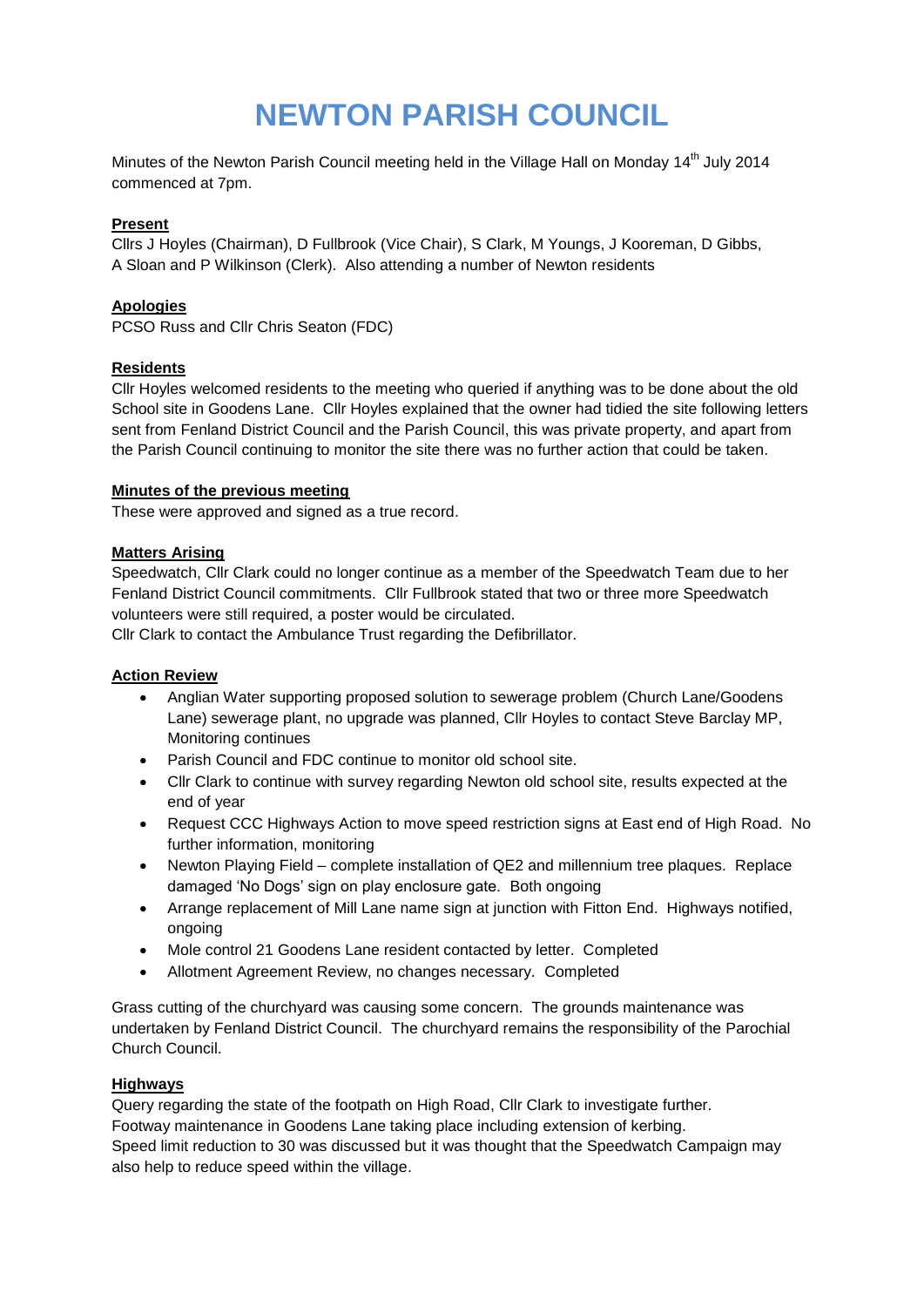## **Finance**

Completed Audit Return received from Audit Commission, copies of the external report circulated to Cllrs. Precept of £5.500 included £701 Council Tax Support Grant The CTSG was a new part of the Precept and 2013/14 was the first year it had been separated from the Precept and paid as a Grant. Invoices for payment Audit Commission £240 Acre for payroll charges £6.84 Clerk Salary £475 plus admin expenses of £38.36 = £513.36 Cllrs approved payments. **Receipts** Concurrent Grant for  $\frac{1}{2}$  year £640 reduced by 1/3<sup>rd</sup> as expected Recycling credit 41p Community Account stands at £2765. 89 Savings a/c stands at £1691.19 including 21p interest.

Copies of a projected budget for year were circulated; Clerk explained no contingency has been added. Additional Parish maintenance for street lighting costs were expected to be considerable following the street lighting audit undertaken by Balfour Beatty. The audit indicated a number of street lights would need updating over the next three years. No details at present. No Highway Improvements had been included in the projected figures.

## **Allotments**

See Action review

## **Planning**

Plans submitted include: Courtyard style dwellings 4x2 East of Roshamera 326 High Road Rectory Cottage, Rectory Road, extension triple garage Land East 350 High Road erection dwelling and demolition garage 432 ground mounted photovoltaic panels land South 307 High Road D Smith 200 photovoltaic panels, The Nursery Fen Road, R Horspool Appeal: Planning for dwellings West of Conkers Fen Road, Councillors agreed unanimously that this application should be refused, a letter would be sent to the Secretary of State Planning Directorate

## **Village Hall**

Recent events include Songs from the Shows, and a Dog Show as part of the Village Fete both successful.

Forthcoming events include Clairvovant Evening on 4<sup>th</sup> October. Race Night 24<sup>th</sup> October and a possible garage Sale

Next newsletter mid August

## **Playing Field**

Dog Fouling continued to be a problem. If no solution were forthcoming further steps including fines may have to be considered.

Moles have returned in the field. It was agreed that an annual treatment to eradicate the problem in both the field and churchyard be put in place for the next two years commencing this autumn.

## **Police Report**

Circulated to Cllrs prior to meeting Burglary at Cross Drove, entry into caravan No other incidents. Parking on pavements in Goodens Lane, police to be informed